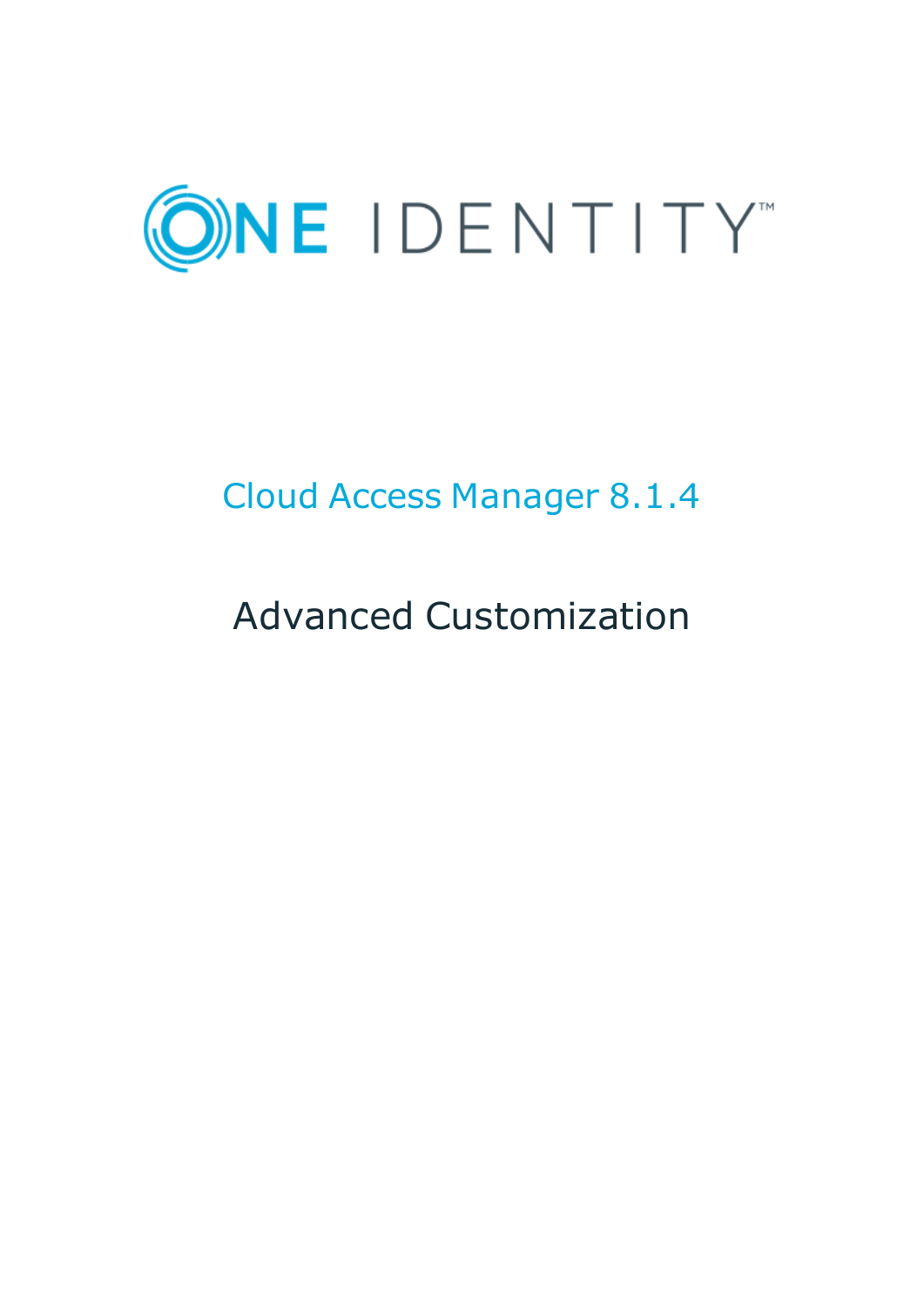#### **Copyright 2018 One Identity LLC.**

#### **ALL RIGHTS RESERVED.**

This guide contains proprietary information protected by copyright. The software described in this guide is furnished under a software license or nondisclosure agreement. This software may be used or copied only in accordance with the terms of the applicable agreement. No part of this guide may be reproduced or transmitted in any form or by any means, electronic or mechanical, including photocopying and recording for any purpose other than the purchaser's personal use without the written permission of One Identity LLC .

The information in this document is provided in connection with One Identity products. No license, express or implied, by estoppel or otherwise, to any intellectual property right is granted by this document or in connection with the sale of One Identity LLC products. EXCEPT AS SET FORTH IN THE TERMS AND CONDITIONS AS SPECIFIED IN THE LICENSE AGREEMENT FOR THIS PRODUCT, ONE IDENTITY ASSUMES NO LIABILITY WHATSOEVER AND DISCLAIMS ANY EXPRESS, IMPLIED OR STATUTORY WARRANTY RELATING TO ITS PRODUCTS INCLUDING, BUT NOT LIMITED TO, THE IMPLIED WARRANTY OF MERCHANTABILITY, FITNESS FOR A PARTICULAR PURPOSE, OR NON-INFRINGEMENT. IN NO EVENT SHALL ONE IDENTITY BE LIABLE FOR ANY DIRECT, INDIRECT, CONSEQUENTIAL, PUNITIVE, SPECIAL OR INCIDENTAL DAMAGES (INCLUDING, WITHOUT LIMITATION, DAMAGES FOR LOSS OF PROFITS, BUSINESS INTERRUPTION OR LOSS OF INFORMATION) ARISING OUT OF THE USE OR INABILITY TO USE THIS DOCUMENT, EVEN IF ONE IDENTITY HAS BEEN ADVISED OF THE POSSIBILITY OF SUCH DAMAGES. One Identity makes no representations or warranties with respect to the accuracy or completeness of the contents of this document and reserves the right to make changes to specifications and product descriptions at any time without notice. One Identity does not make any commitment to update the information contained in this document.

If you have any questions regarding your potential use of this material, contact:

One Identity LLC. Attn: LEGAL Dept 4 Polaris Way Aliso Viejo, CA 92656

Refer to our Web site ([http://www.OneIdentity.com](http://www.oneidentity.com/)) for regional and international office information.

#### **Patents**

One Identity is proud of our advanced technology. Patents and pending patents may apply to this product. For the most current information about applicable patents for this product, please visit our website at [http://www.OneIdentity.com/legal/patents.aspx](http://www.oneidentity.com/legal/patents.aspx).

#### **Trademarks**

One Identity and the One Identity logo are trademarks and registered trademarks of One Identity LLC. in the U.S.A. and other countries. For a complete list of One Identity trademarks, please visit our website at [www.OneIdentity.com/legal](http://www.oneidentity.com/legal). All other trademarks are the property of their respective owners.

#### **Legend**

- **WARNING: A WARNING icon indicates a potential for property damage, personal injury, or death.**
- **CAUTION: A CAUTION icon indicates potential damage to hardware or loss of data if instructions are not followed.**
- IMPORTANT, NOTE, TIP, MOBILE, or VIDEO: An information icon indicates supporting Œ information.

Cloud Access Manager Advanced Customization Updated - November 2018 Version - 8.1.4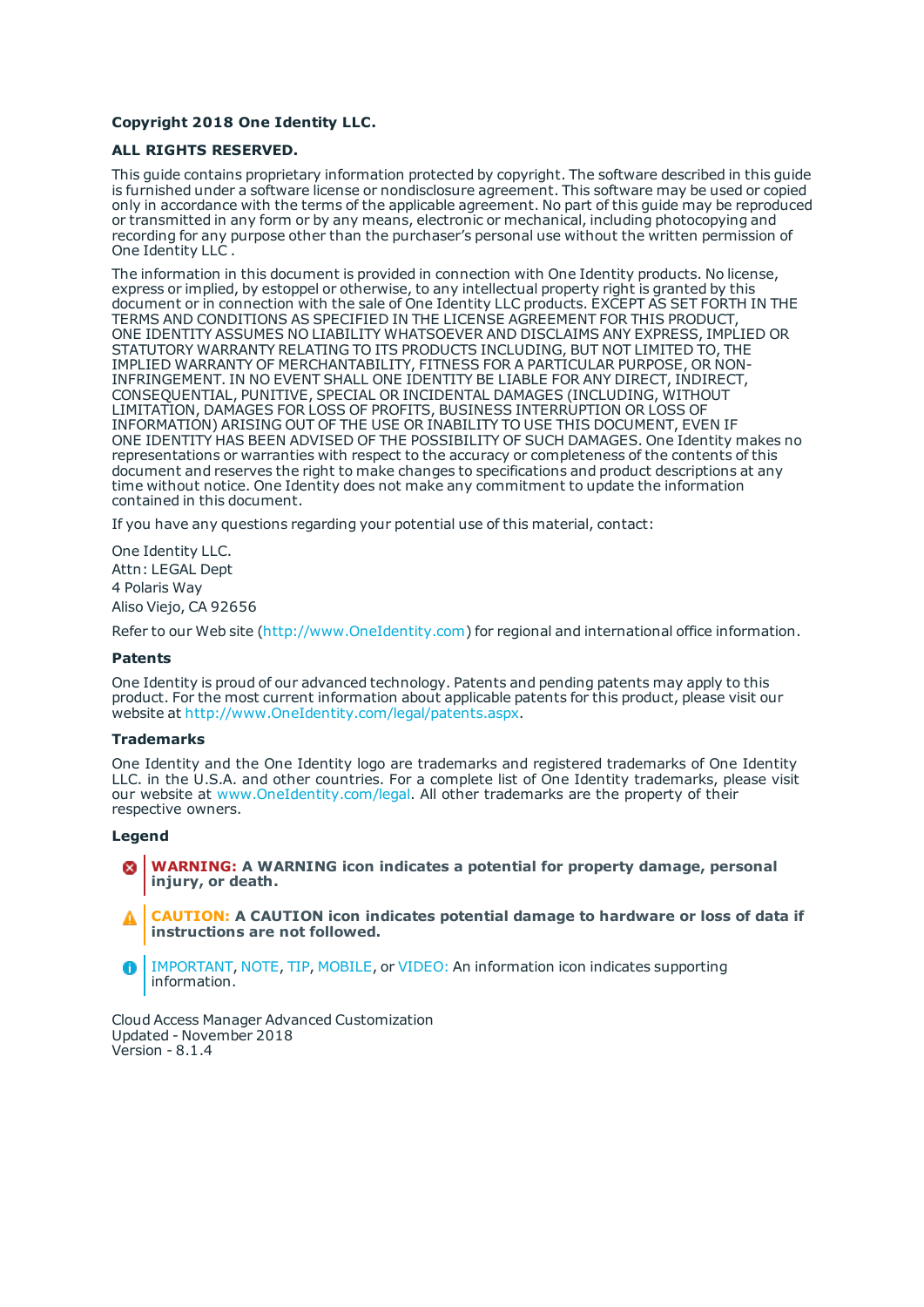# **Contents**

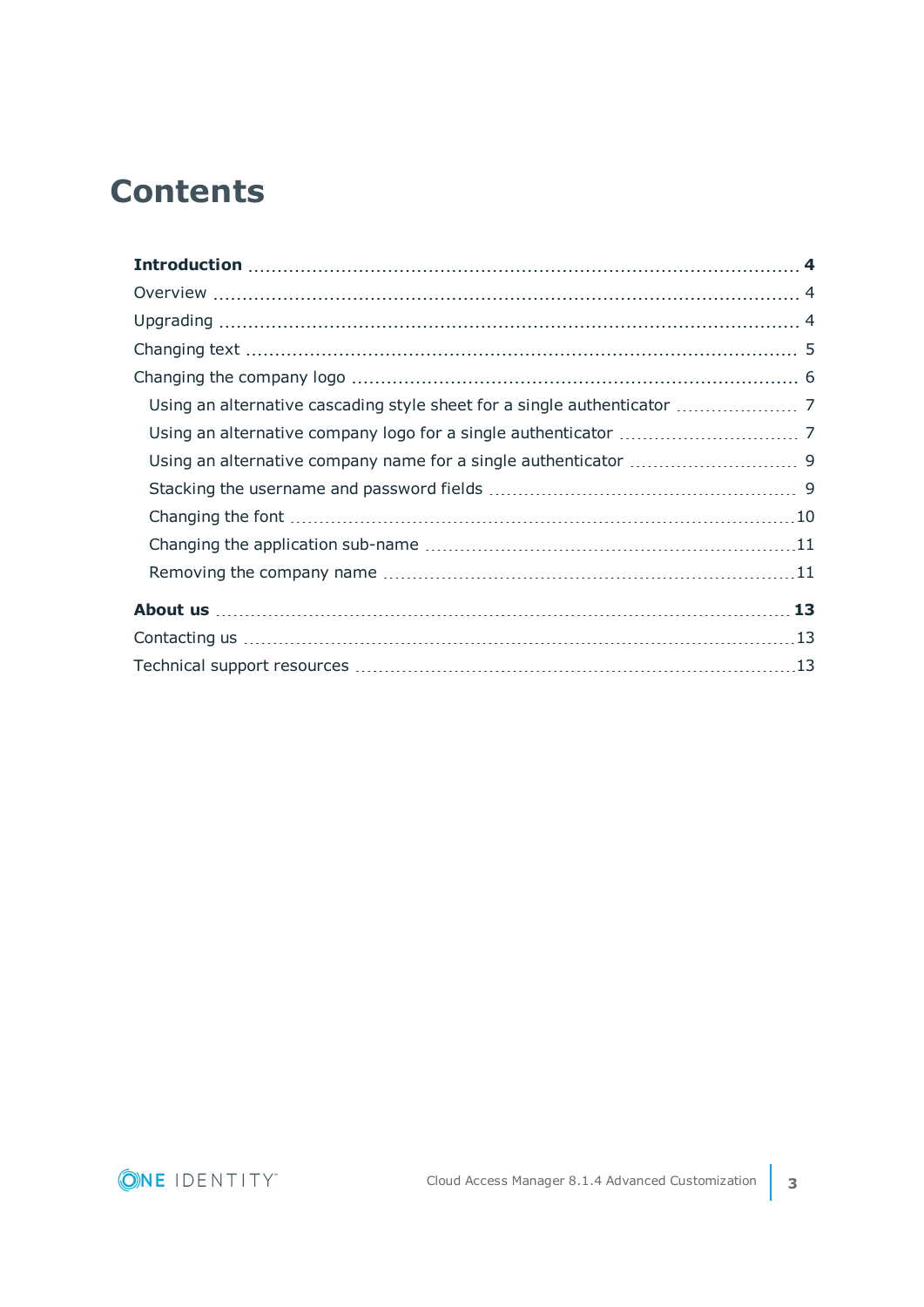# **Introduction**

<span id="page-3-0"></span>This guide describes how you can customize the appearance of Cloud Access Manager to meet the needs of your users and to match your corporate branding.

### <span id="page-3-1"></span>**Overview**

You can easily change common aspects of the look and feel of Cloud Access Manager using the **Customize Appearance** options in the Cloud Access Manager Administration User Interface (UI). For example, you can change the colors, company name and logo in the Admin UI. For more extensive changes, you can manually edit the Cascading Style Sheet (CSS) file that is used to style Cloud Access Manager from the Admin UI.

If you cannot achieve the look you require by editing the CSS file, you can also edit the HTML of the Login and Home Realm Discovery (HRD) pages. You will find the customization settings in the Admin UI under **Settings | Customize Appearance**.

<sup>l</sup> To manually edit the CSS file, select **Enable advanced customization mode**. You will then be able to download the CSS file and upload a modified version. This CSS file is called theme.css.

If you want to reference additional images and fonts in the CSS file, you can copy the images/fonts to the customization directory on each Security Token Service (STS) host:

C:\Program Files\One Identity\Cloud Access Manager\Customization\

You can then reference these files using the path /CloudAccessManager/Customization/<filename> in the CSS file.

• To manually edit the HTML for the Login and HRD pages, you need to log into each of the STS hosts and manually edit the following files:

C:\Program Files\One Identity\Cloud Access Manager\Customization\**Login.htm**

C:\Program Files\One Identity\Cloud Access Manager\Customization\**UserIdentity.html**

When you edit these HTML files, you must ensure the changes are applied to each STS host. If you need to include JavaScript or image files, you can place these files in the same directory and reference them using a relative path.

# <span id="page-3-2"></span>**Upgrading**

Files that you have edited manually will not be updated when Cloud Access Manager is upgraded to the latest version.

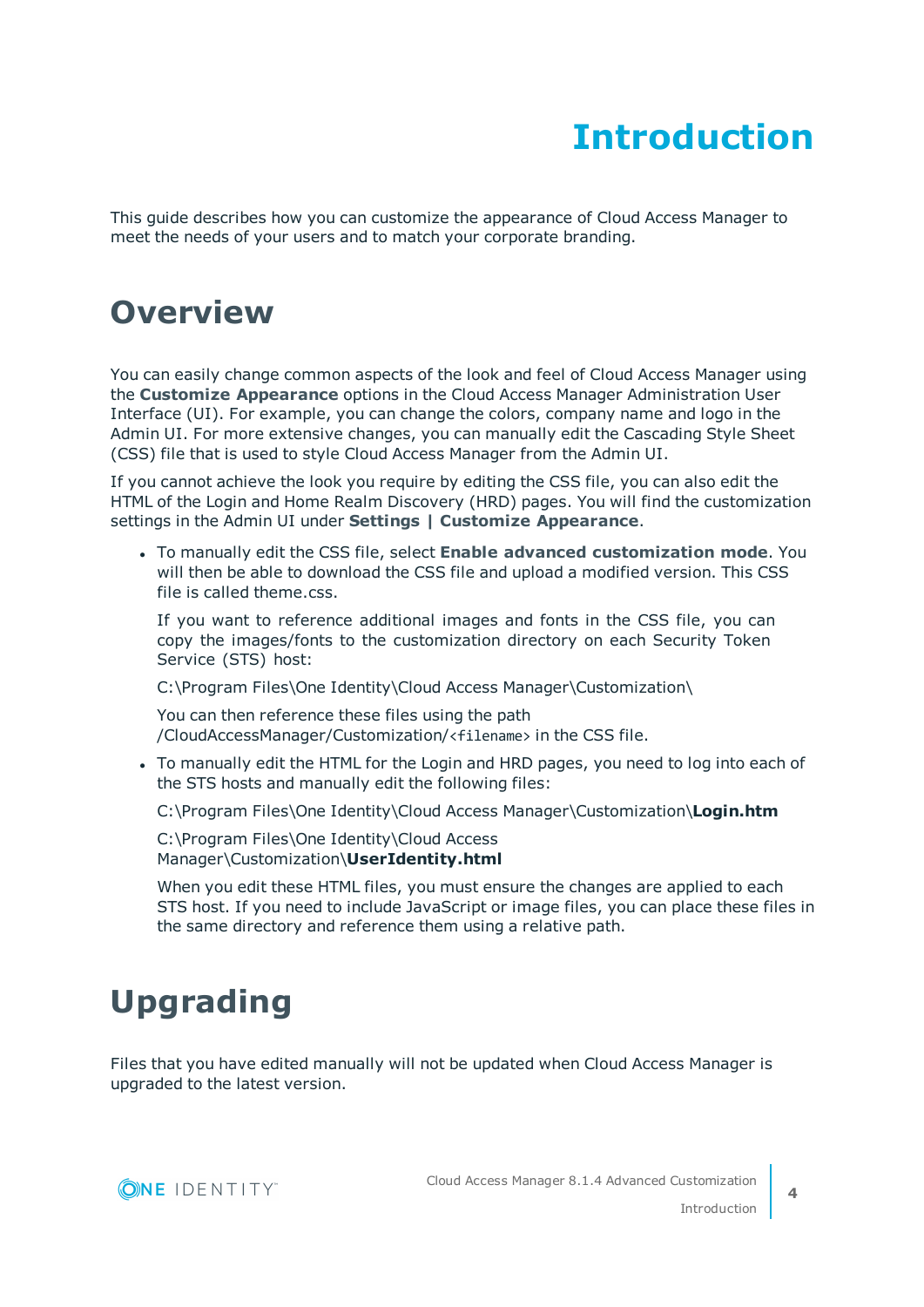It is important that you keep track of the changes that you have made to the default files, so that you can re-apply those changes to the latest default files after upgrade.

We recommend that you keep your own backup of the original versions of the files that you edit so that you can compare the original default file with the upgraded default file to see the changes that have been made.

Updated default files can be found in the following locations:

- For any files uploaded using the Cloud Access Manager Admin User Interface (UI):
	- . Go to the page where you uploaded the file (such as the **Customize Appearance** settings page or the **Customize** page for any authenticators that you have customized)
	- Download the default files using the buttons provided
- For the login and Home Realm Discovery (HRD) HTML files, you can find the updated default files in the backup folders in the following locations:
- C:\Program Files\One Identity\Cloud Access Manager\Customization\Login\backup\Login.htm
- C:\Program Files\One Identity\Cloud Access Manager\Customization\HRD\backup\UserIdentity.html

## <span id="page-4-0"></span>**Changing text**

To change any existing text in Cloud Access Manager you will need to update the language definition files. Please refer to the *One Identity Cloud Access Manager How to Support Multiple Languages* guide for information on how to do this.

If you add any new text into the login or Home Realm Discovery (HRD) pages and also want to support multiple languages, then you will need to add this text to all of your language definition files and reference the key within the HTML file.

- For new text in the login page, you will need:
	- update the login\_<language code>.json files
	- reference the key using the HTML attribute: data-localize="<key>"
- For new text in the HRD page:
	- $\bullet$  update the cam\_<language code>.json file
	- . reference the key using one of the following methods:
		- enter where you want the text to be displayed:  $\{ \{ \text{'} \mid \text{translate } \} \}$
		- $\cdot$  using the HTML attribute: translate="<key>"

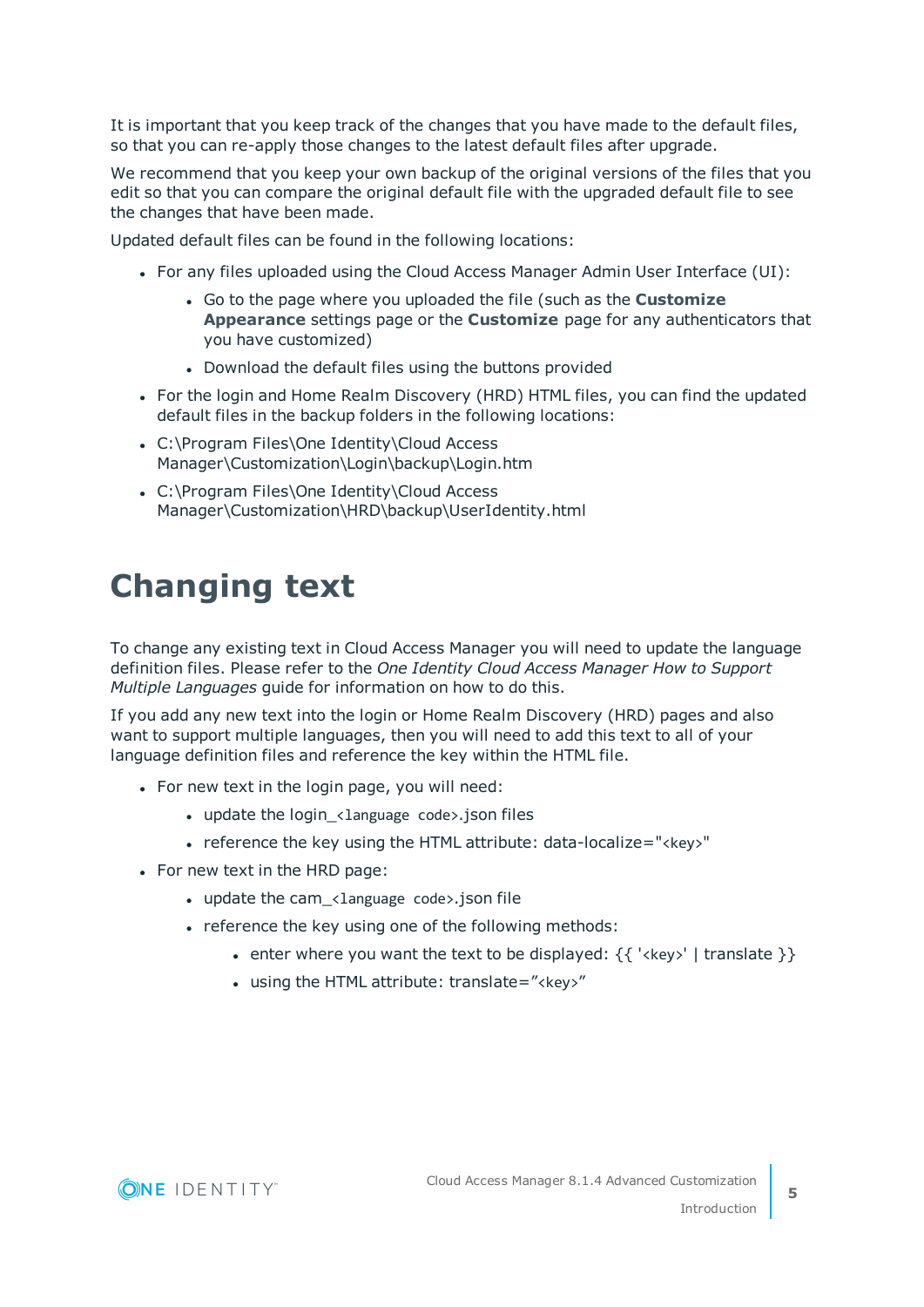# <span id="page-5-0"></span>**Changing the company logo**

To change the company logo on all user facing pages, perform the following steps. The logo displayed in the **Administration Console** is not changed.

### *To change the company logo on user facing pages*

1. From the Cloud Access Manager **Administration Console**, click **Settings | Customize Appearance** and upload your company logo.

```
NOTE: The logo should be at least 160x160px in size to ensure there is no loss
of image quality.
```
- 2. If you have selected **Enable advanced customization mode** you need to complete steps 3 to 6 to update your customized theme.css file with the size of the logo.
- 3. Click **Download Current Customization CSS** to download the current theme.css file.
- 4. To update the logo size used on the login page, locate the following rule in the theme.css file and update the width declarations to the required width for your logo.

```
loginLogo {
 background-image: url("/_WTStatic/public/customization/companylogo.png");
 background-repeat: no-repeat;
 height: 160px;
 width: 160px;
 margin: 60px auto 50px auto;
}
    NOTE: The logo is automatically resized to a height of 160 pixels when
 6
```
5. To update the logo size used in the header bar on the portal pages, locate the following rule in the theme.css file and update the width declaration to the required width for your logo.

```
#custom .cui-application-frame .oi-logo {
 width: 30px;
 background-image:url("/_WTStatic/public/customization/companylogo.png");
 height: 30px;
 background-size: auto 30px;
 background-repeat: no-repeat;
}
```
6. Finally upload the modified theme.css file and clock **Save**.

uploaded.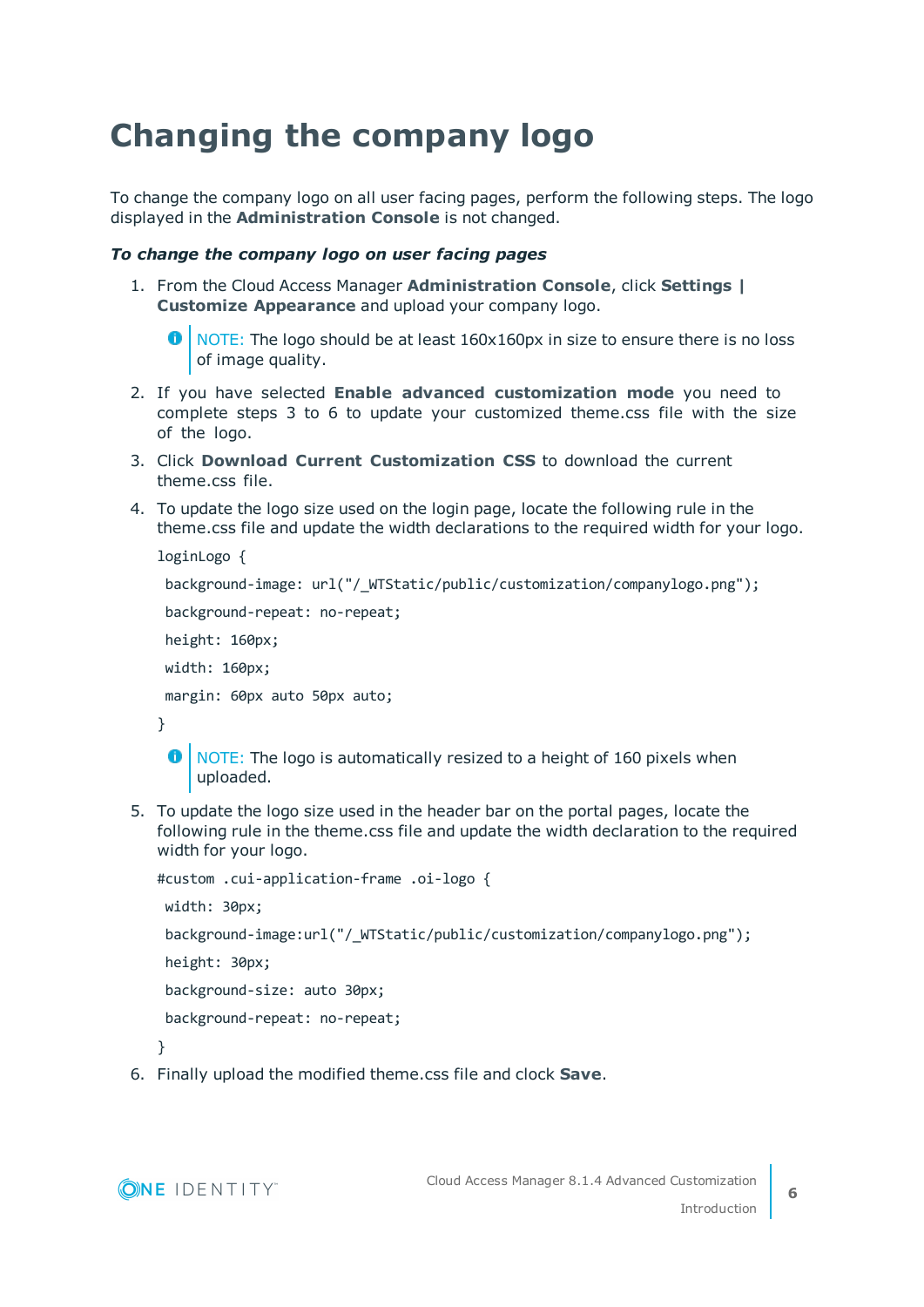### <span id="page-6-0"></span>**Using an alternative cascading style sheet for a single authenticator**

By default all users will see the same colors and styling regardless of which authenticator they have used to authenticate. These steps describe how to configure an authenticator to use an alternative cascading style sheet.

### *To change the CSS for a single authenticator*

- 1. From the Cloud Access Manager **Administration Console**, click **Settings | Customize Appearance**.
- 2. Select **Enable advanced customization mode** and click Save.
- 3. Click **Authenticators** and then click **Edit** on the authenticator that will use the alternative CSS.
- 4. Click the **Customization** tab and select **Customize this authenticator**.
- 5. Click **Download Current Customization CSS** to download the current theme.css file.
- 6. Amend the CSS file with your changes and then upload it.
- <span id="page-6-1"></span>7. Click **Finish** to save your changes.

### **Using an alternative company logo for a single authenticator**

By default all users will see the same company logo regardless of which authenticator they have used to authenticate. These steps describe how to configure an authenticator to use an alternative company logo.

### *To change the company logo for a single authenticator*

- 1. From the Cloud Access Manager **Administration Console**, click **Settings | Customize Appearance**.
- 2. Select **Enable advanced customization mode** and click **Save**.
- 3. Click **Authenticators** and then click **Edit** on the authenticator that will use the alternative company logo.
- 4. Click the **Customization** tab and select **Customize this authenticator**.
- 5. Click **Download Current Customization CSS** to download the current theme.css file.
- 6. Upload the logo to use for this authenticator.
	- NOTE: The logo should be at least 160x160px in size to ensure there is no loss of image quality.

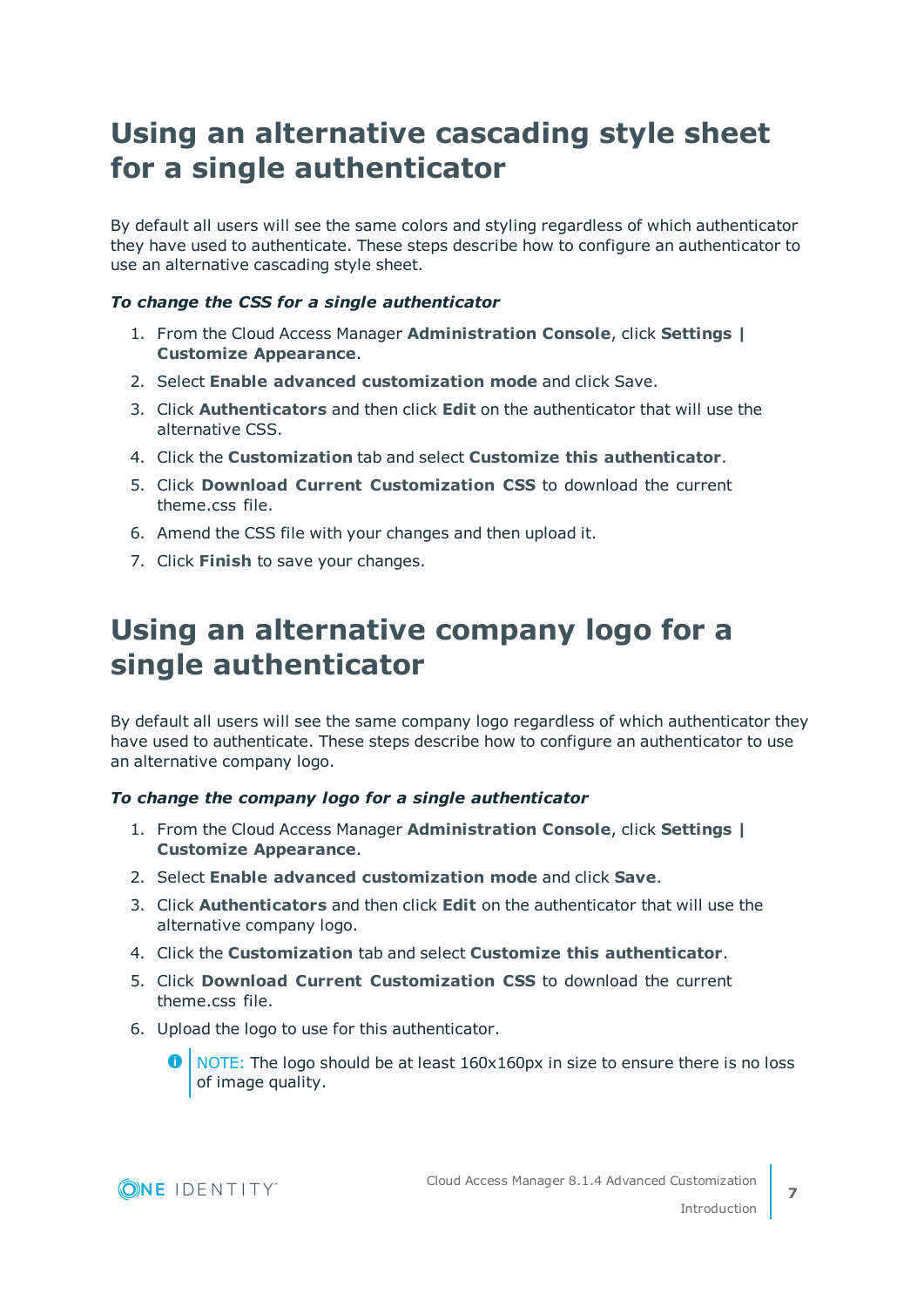7. In the CSS, locate the following rule used to display the logo on the login page:

```
loginLogo {
 background-image: url("/_WTStatic/public/customization/companylogo.png");
 background-repeat: no-repeat;
 height: 160px;
 width: 160px;
 margin: 60px auto 50px auto;
}
```
8. Update the background-image declaration to reference the logo path for the authenticator. The logo path can be found in the help text on the **Customize Authenticator** page and is in the following format where <id> is the **Authenticator ID**:

/\_WTStatic/public/customization/auth-<id>/companylogo.png

- 9. Update the width declaration to the required width for your logo on the login page.
- 10. Locate the following rule used to display the logo in the **Header bar** on the portal pages:

```
#custom .cui-application-frame .oi-logo {
 width: 30px;
 background-image:url("/_WTStatic/public/customization/companylogo.png");
 height: 30px;
 background-size: auto 30px;
 background-repeat: no-repeat;
}
```
11. Update the background-image declaration to reference the logo path for the authenticator. The logo path can be found in the help text on the **Customize Authenticator** page and is in the following format where <id> is the **Authenticator ID**:

/\_WTStatic/public/customization/auth-<id>/companylogo.png

- 12. Update the width declaration to the required width for your logo in the header bar.
- 13. To support users of Internet Explorer 8, locate the following rule and update the logo path in the filter declaration to reference the logo path for the authenticator.

```
#custom .cui-application-frame .oi-logo {
 filter: progid:DXImageTransform.Microsoft.AlphaImageLoader(src='/_
WTStatic/public/customization/companylogo.png', sizingMethod='scale');
 background-image: none;
```
}

14. Finally upload the modified theme.css file and click **Finish**.

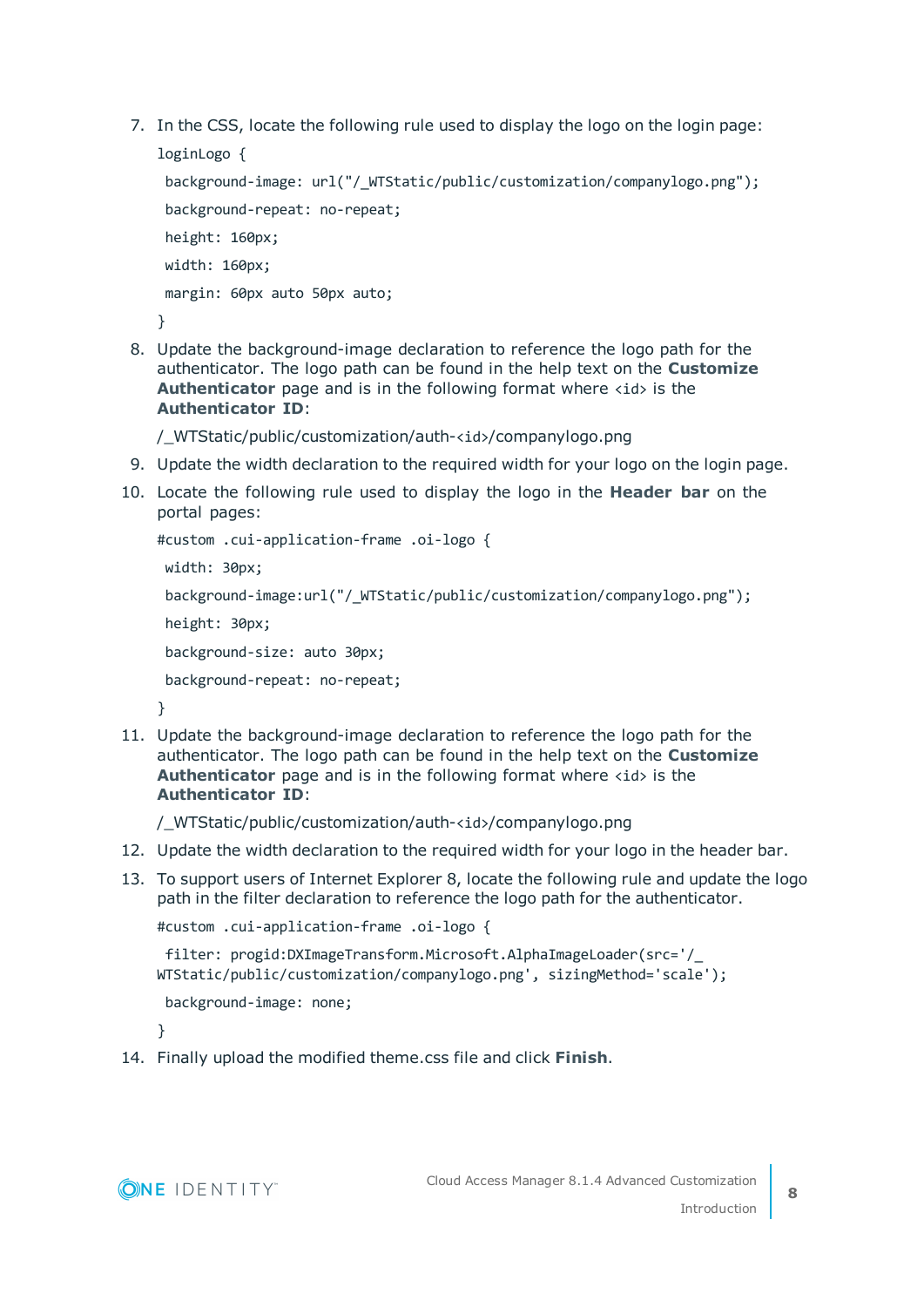### <span id="page-8-0"></span>**Using an alternative company name for a single authenticator**

By default all users will see the same company name regardless of which authenticator they have used to authenticate. These steps describe how to configure an authenticator to use an alternative company name.

### *To change the company name for a single authenticator*

- 1. From the Cloud Access Manager **Administration Console**, click **Settings | Customize Appearance**.
- 2. Select **Enable advanced customization mode** and click **Save**.
- 3. Click **Authenticators** and then click **Edit** on the authenticator that will use the alternative company name.
- 4. Click the **Customization** tab and verify that **Customize this authenticator** is selected.
- 5. Click **Download Current Customization CSS** to download the current theme.css file.
- 6. Locate the following two rules in the theme.css file to change the name displayed in the **Header bar** and on the login page:

```
#custom .cui-application-title:before {
 content: "One Identity Cloud Access Manager";
}
  .loginTitle:before {
content: "One Identity Cloud Access Manager";
}
```
- 7. Update both content declarations to contain the required company name.
- <span id="page-8-1"></span>8. Finally upload the modified theme.css file and click **Finish**.

### **Stacking the username and password fields**

### *To stack the username and password fields*

- 1. From the Cloud Access Manager **Administration Console**, click **Settings | Customize Appearance**.
- 2. Verify that **Enable advanced customization mode** is selected.
- 3. Click **Download Current Customization CSS** to download the current theme.css file.
- 4. Append the following rule to the end of the theme.css file:

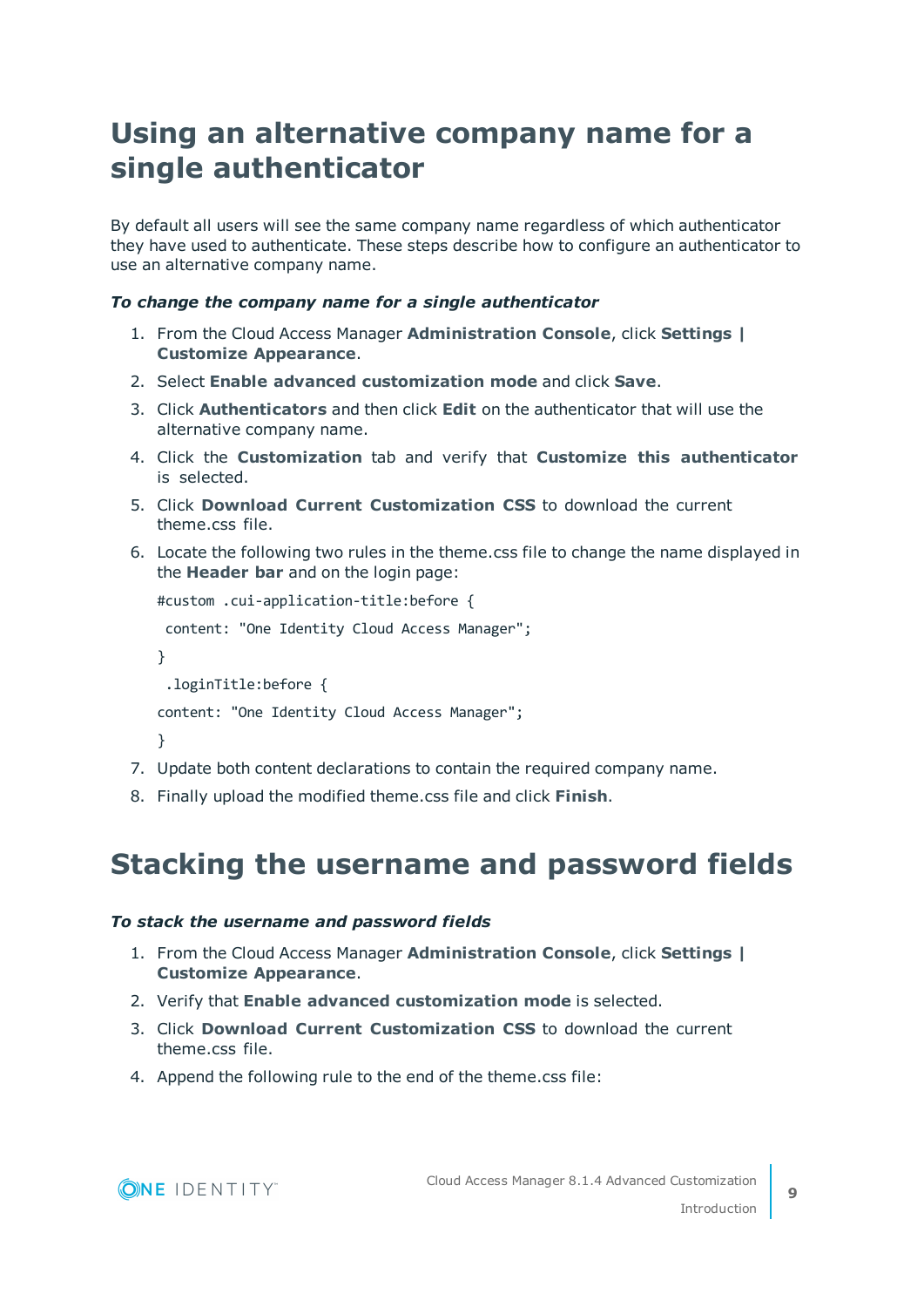```
#loginForm {
width: 300px;
 margin: 0 auto;
  padding-top: 30px;
}
```
<span id="page-9-0"></span>5. Upload the modified theme.css file and click **Save**.

### **Changing the font**

### *To change to your web font*

- 1. Copy your web font into the following directory on each of your STS hosts: C:\Program Files\One Identity\Cloud Access Manager\Customization\
- 2. From the Cloud Access Manager **Administration Console**, click **Settings | Customize Appearance**.
- 3. Verify that **Enable advanced customization mode** is selected.
- 4. Click **Download Current Customization CSS** to download the current theme.css file.
- 5. Append the following rules to the end of the theme.css file:

```
@font-face {
  font-family: yourfont;
  src: url('/CloudAccessManager/Customization/yourfont-webfont.woff') format
('woff');
  font-weight: normal;
  font-style: normal;
}
#custom,
#custom .cui-masthead .cui-application-title,
#custom .cui-masthead,
#custom .section-title,
#custom .loginTitle,
#custom h2,
#custom h3 {
  font-family: 'yourfont';
}
```
6. Change the src declaration to reference your font filename.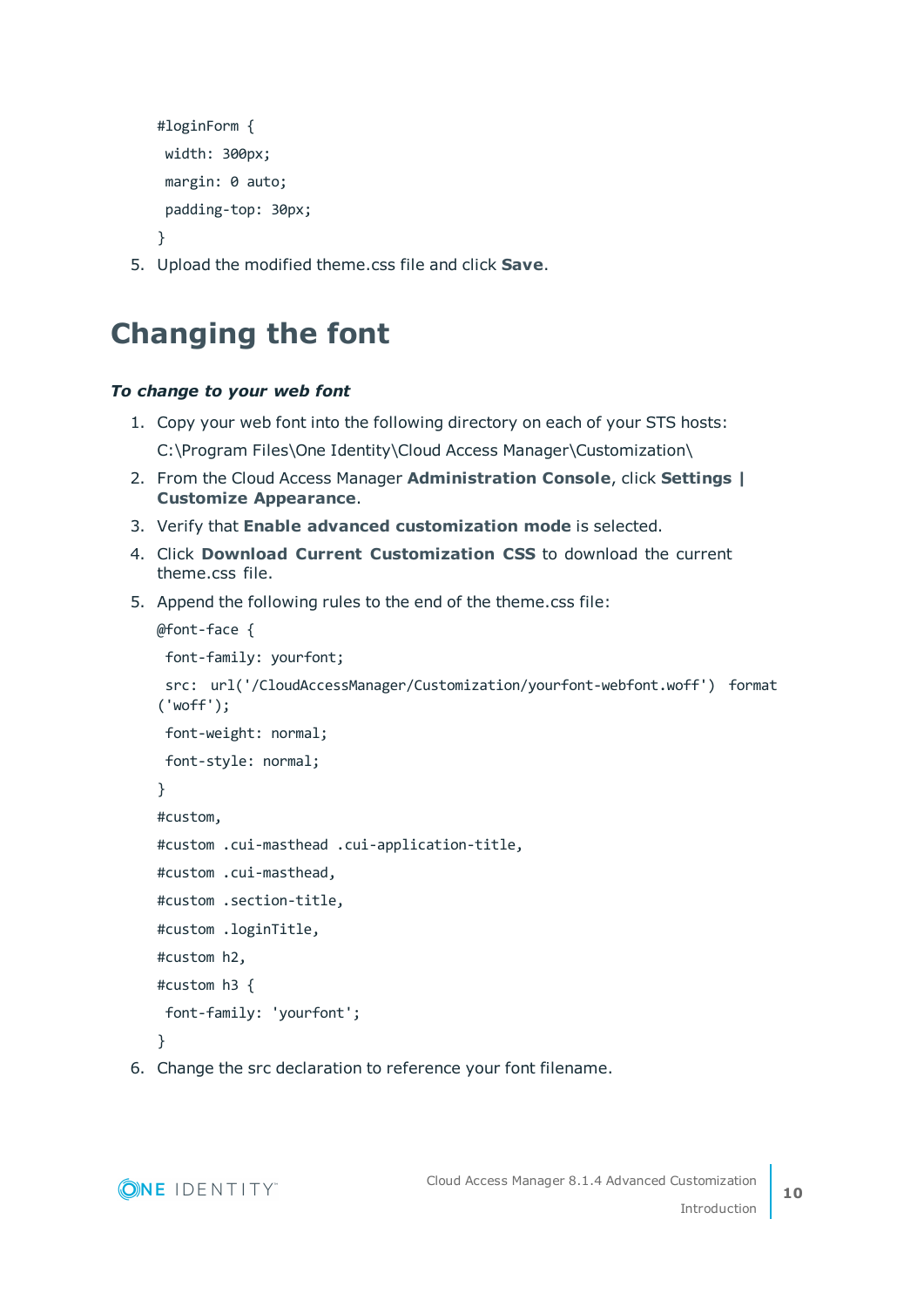- 7. Change the two font-family declarations to your font name.
- <span id="page-10-0"></span>8. Upload the modified theme.css file and click **Save**.

### **Changing the application sub-name**

By default the application sub-name displayed in the header bar is **Application Portal**.

### *To change the application sub-name*

- 1. From the Cloud Access Manager **Administration Console**, click **Settings | Customize Appearance**.
- 2. Verify that **Enable advanced customization mode** is selected.
- 3. Click **Download Current Customization CSS** to download the current theme.css file.
- 4. Append the following rules to the end of the theme.css file:

```
.cui-application-subname {
 display: none;
}
.cui-application-title:after {
 content: 'Employee Portal';
}
```
- 5. Update the content declaration to contain the required name.
- <span id="page-10-1"></span>6. Upload the modified theme.css file and click **Save**.

### **Removing the company name**

If you want to remove your company name text from your company logo, perform the following steps.

### *To remove your company name text from your company logo*

- 1. From the Cloud Access Manager **Administration Console**, click **Settings | Customize Appearance**.
- 2. Select **Enable advanced customization mode** and click Save.
- 3. Click **Authenticators** and then click **Edit** on the authenticator that will use the alternative company logo.
- 4. Click the **Customization** tab and verify that **Customize this authenticator** is selected.
- 5. Click **Download Current Customization CSS** to download the current theme.css

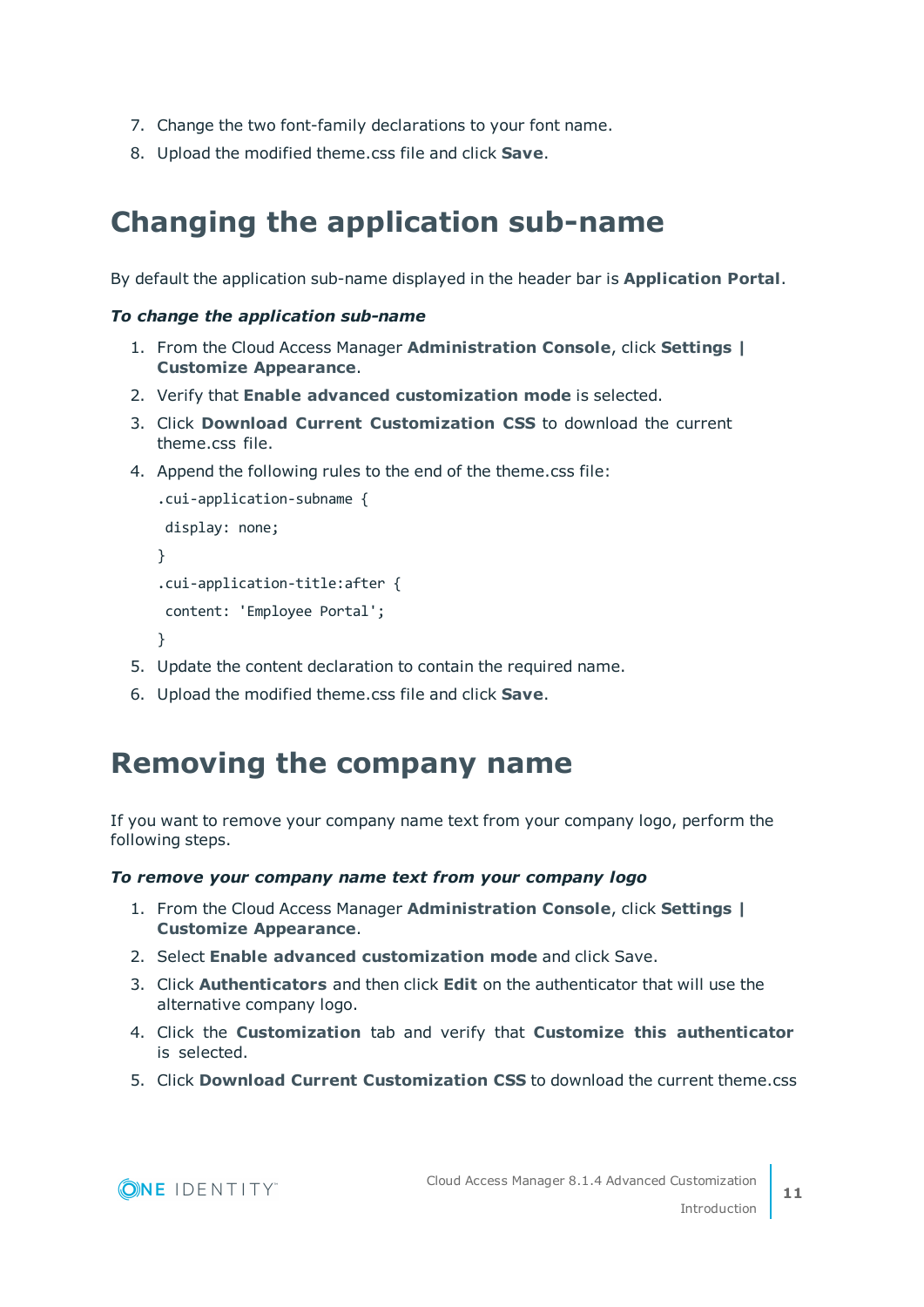file.

- 6. Remove or comment the following rules: #custom .cui-application-title:before { content: "One Identity Cloud Access Manager"; } .loginTitle:before { content: "One Identity Cloud Access Manager"; }
- 7. Upload the modified theme.css file and click **Save**.